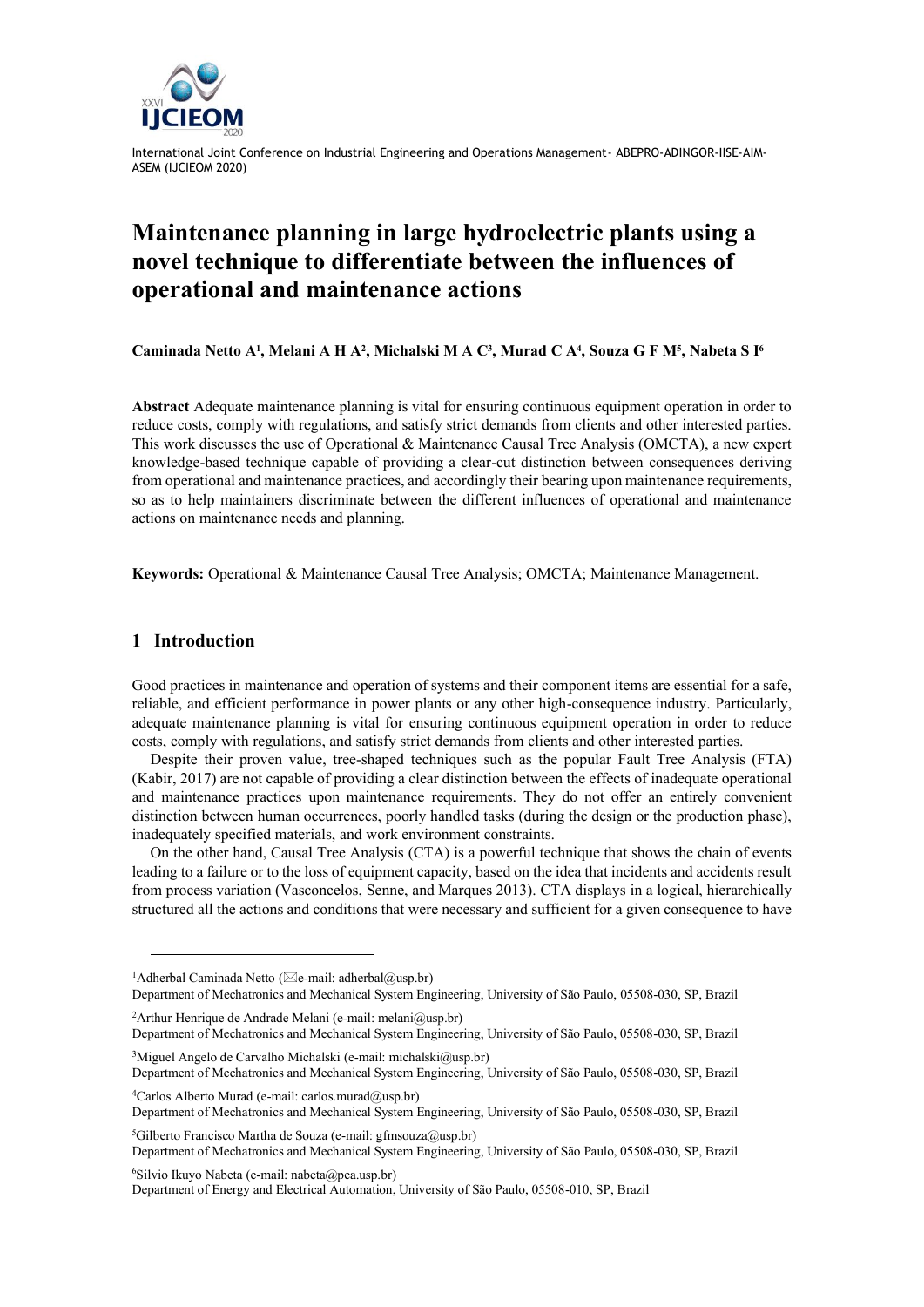

International Joint Conference on Industrial Engineering and Operations Management- ABEPRO-ADINGOR-IISE-AIM-ASEM (IJCIEOM 2020)

occurred, i.e. it provides a method of analyzing the critical human errors and technical failures that have contributed to an incident or accident in order to determine the root causes.

This work discusses how a new technique — Operational & Maintenance Causal Tree Analysis (OMCTA) traits from both FTA and CTA ― allows failures to be thought of as deriving from two different types of causes: operational wear-and-tear and operational/maintenance flaws. The former type of cause is the very object of maintenance, be it corrective, preventive, or predictive. The latter is much less taken into consideration when studying maintenance matters using well stablished maintenance related techniques. This work considers the possibility of developing OMCTA to help maintainers discriminate the influences of operational and maintenance actions on maintenance planning in large hydroelectric plants.

## **2 Operational & Maintenance Causal Tree Analysis**

OMCTA is a new technique recently presented by Murad et al (2020). In OMCTA, the operation and maintenance of power plant items, particularly of those that are critical for performance and continuous operation, should be considered as activities and subdivided into four components: individual (I), task (T), material (M), and work medium (WM), providing a great flexibility for a comprehensive analysis of both operational and maintenance aspects, as well as a method of ranking items in relation to their likelihood of causing system failures that would be originated by either operational or maintenance actions. As a consequence of such a breakdown of operation and maintenance activities, a team of experts could then grade each activity component according to established criteria.

Ranking criteria for component (I) must be devised in order to take into consideration the degree of expertise and experience required from individuals to perform any operational or maintenance tasks, and could vary, e.g., from "requires low expertise and experience" to "requires high expertise and high experience". On the other hand, ranking criteria for components (T), (M) and (WM) are different for operation and maintenance actions. For (T) they are thought up to allow for the essential differences between the respective effects of operational and maintenance tasks on equipment life and performance, as revealed by failures and their consequences. While frequency and demand seem to adequately characterize the impact of operational tasks, complexity and duration provide a better assessment of the influence of maintenance tasks. Ranges from "sporadic and normal working conditions" to "continuous and strenuous working conditions" for operation, and from "low complexity and short duration" to "high complexity and long duration" for maintenance seem adequate. For component (M) the key term is "resources", meaning to include both human and material resources of any kind whose lack of availability may be detrimental to the performance of the intended operation. These human and material resources may include hardware, software, processed materials, and information. A suitable range for operation probably be from "requires few resources with high availability" to "requires resources with low availability", and for maintenance from "requires resources with high availability and ordinary tools" to "requires resources with low availability and complex tools". Finally, for (WM) ranking criteria designed to take into consideration the unfavorable influence of external aspects on both operational and maintenance tasks. Basically, some physical aspects capable of impairing tasks are suggested, but the analyst may find it suitable to consider whatever other external factors may be applicable to his application. In addition, it should be noted that on the maintenance side the term "confined" also implies the idea of reduced mobility due to any cause, cramming included. Ranges for operation and maintenance go respectively from "no external interferences such as vibration, magnetic field, high temperature, high humidity, air contamination, etc." to "at least one external interference of high magnitude", and from "clean air, non-confined space, and easy access" to "contaminated air and confined space".

After having graded all four activity components, the analyst will be able to multiply the independent grades for each component, thus providing overall values that will represent the "separate contribution" as it were of operation and maintenance activities to the occurrence of the considered item failure.